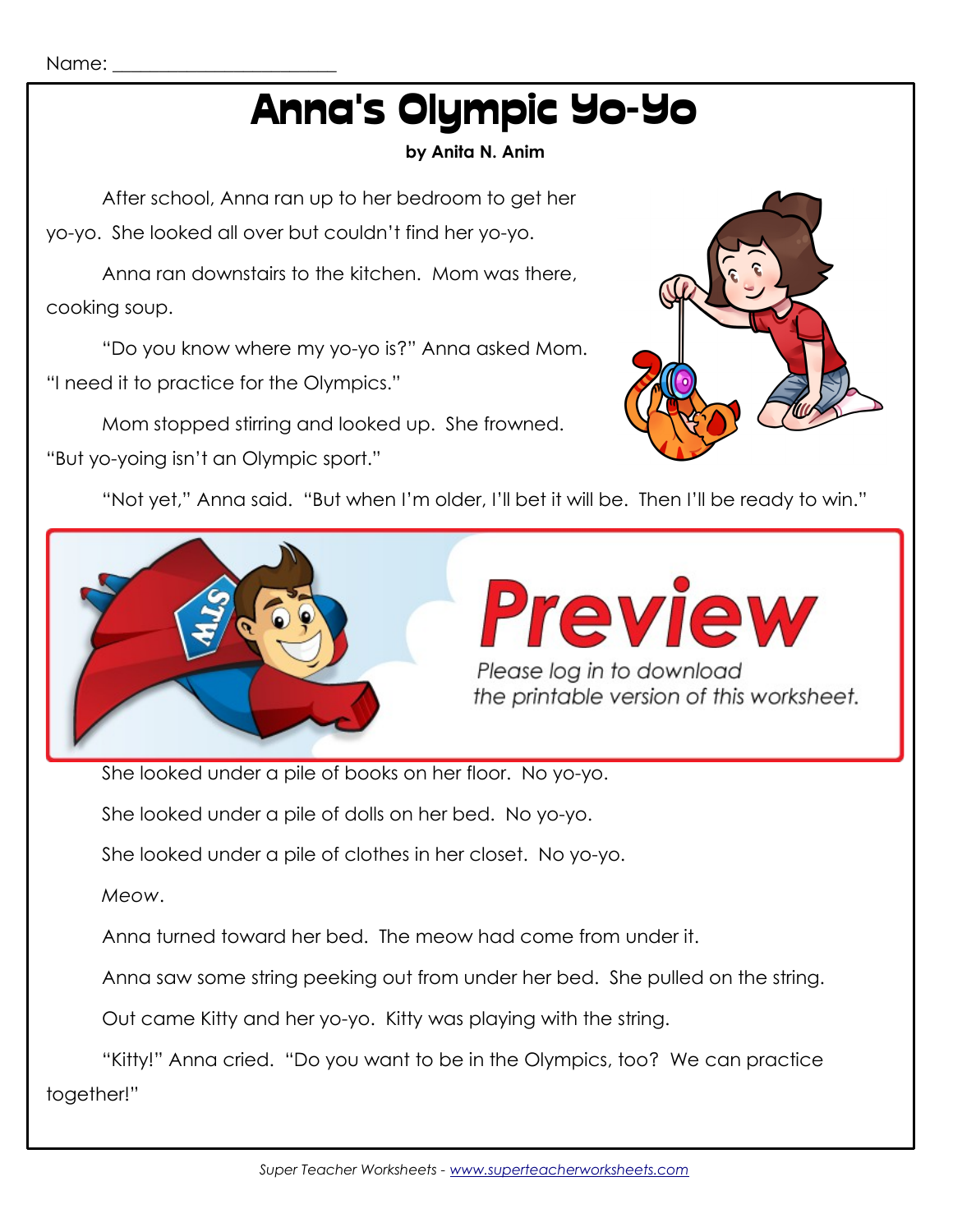

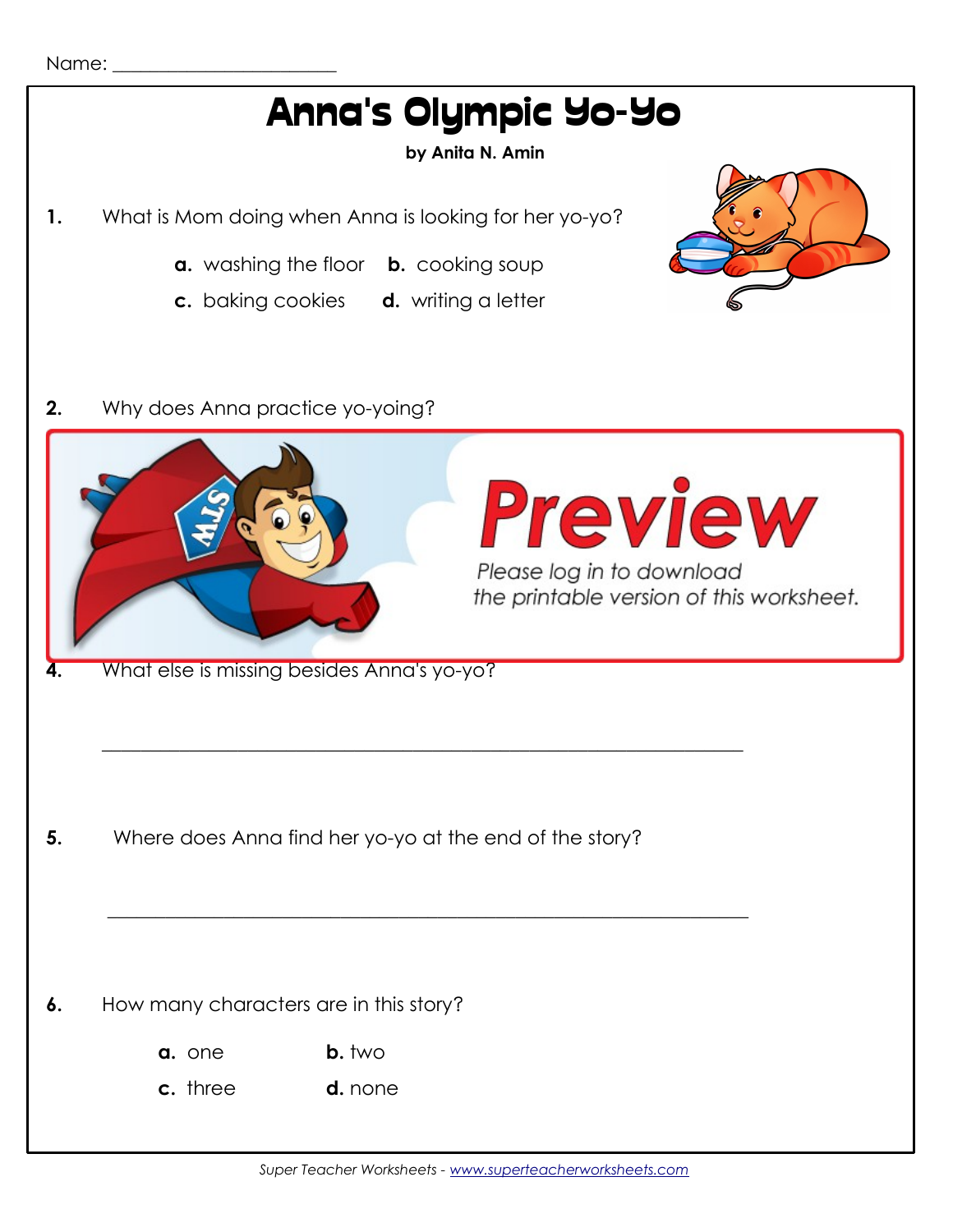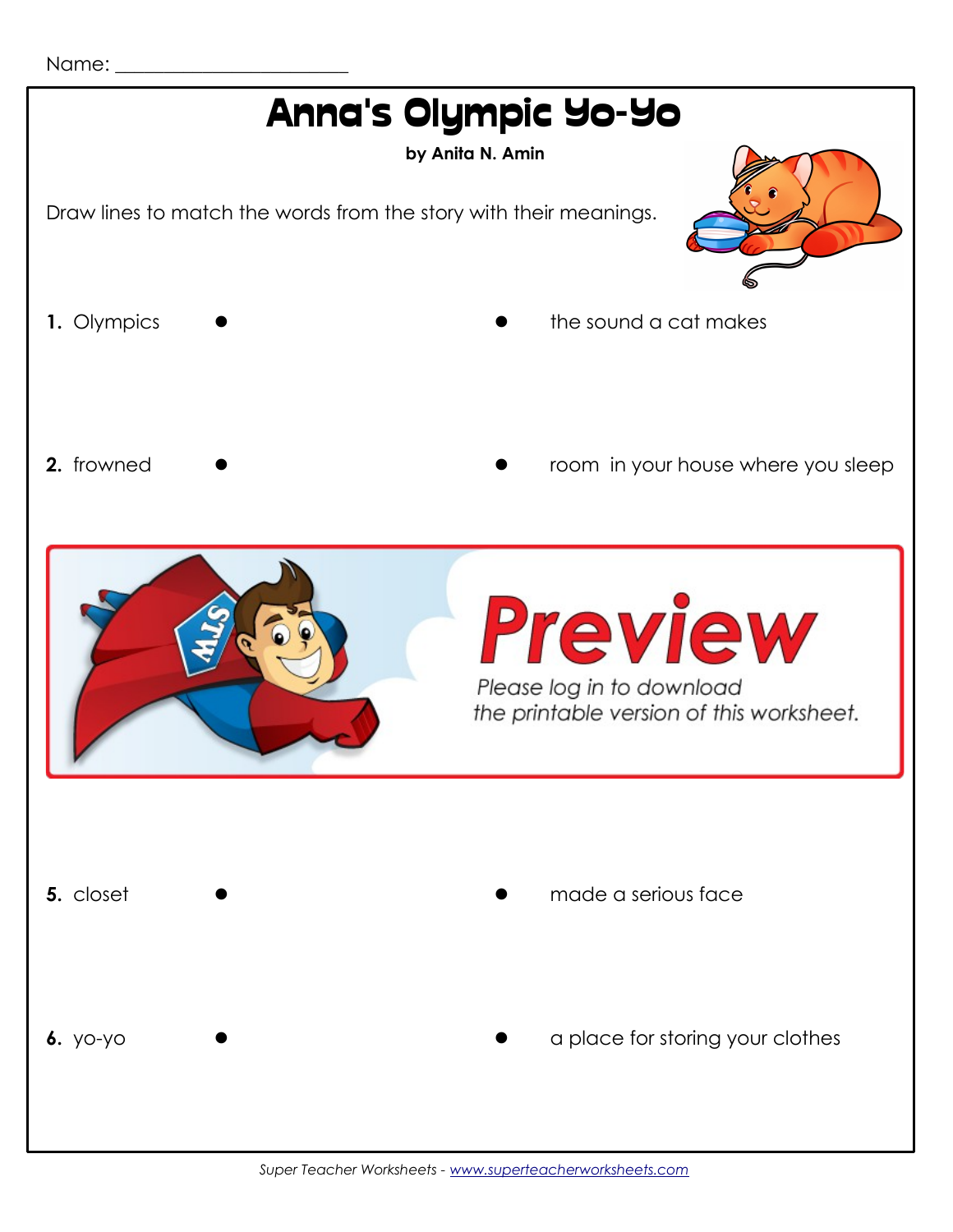#### Name: \_\_\_\_\_\_\_\_\_\_\_\_\_\_\_\_\_\_\_\_\_\_\_\_

### Anna's Olympic Yo-Yo

#### **by Anita N. Amin**

////////////////////

In the story, "Anna's Olympic Yo-Yo," Anna practices her yo-yo because she wants to be an Olympic sports star when she grows up.

What do you want to be when you grow up? Why do you want to be that? Do you need to practice like Anna did to make your dream come true? Write your answer on the lines below.



////////////////////

////////////////////

////////////////////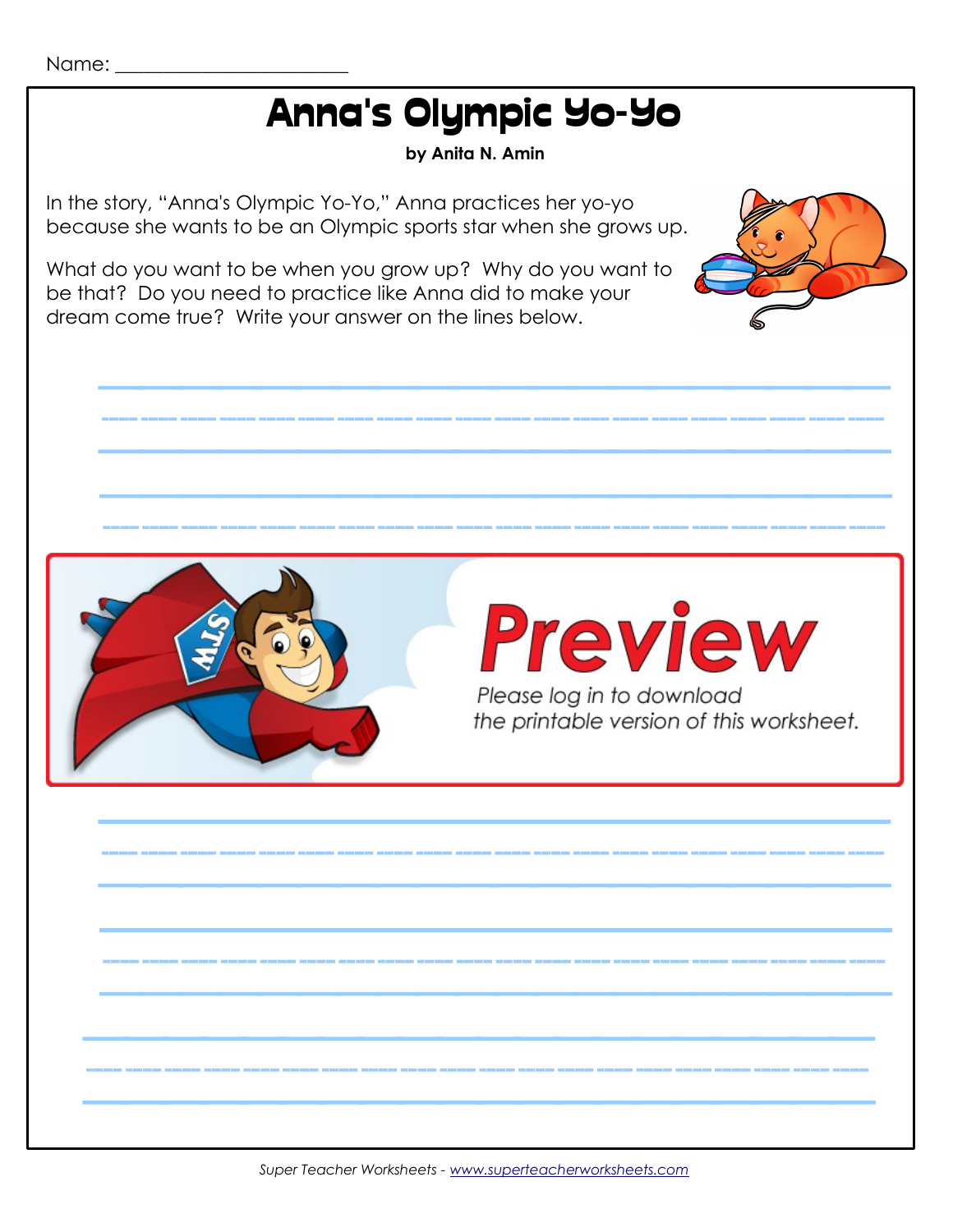

## Anna's Olympic Yo-Yo

**by Anita N. Amin**

**1.** What is Mom doing when Anna is looking for her yo-yo? **b.**



- **a.** washing the floor **b. cooking soup**
- **c.** baking cookies **d.** writing a letter
	-